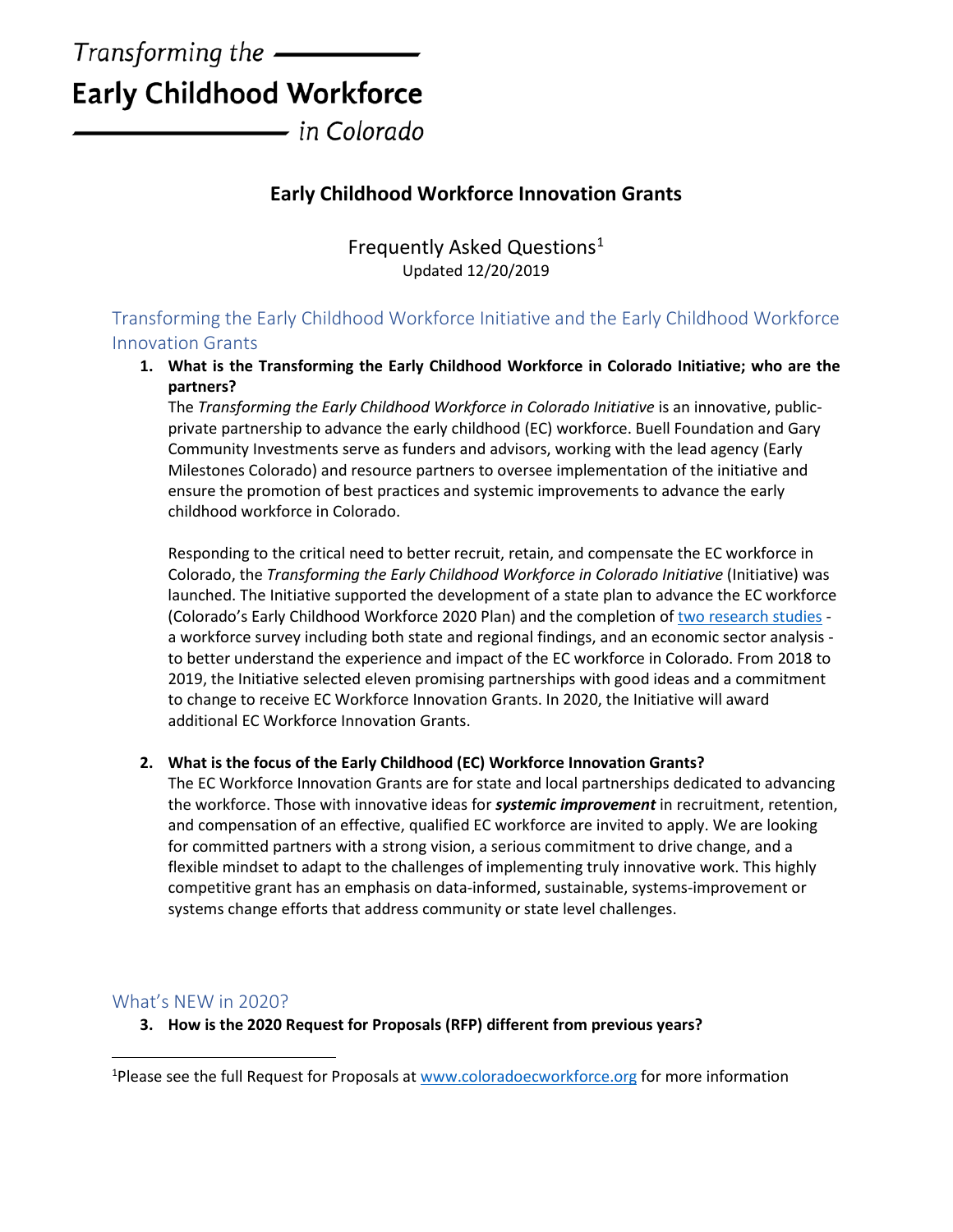**Application Categories:** In 2020, we seek to not only support *new innovations*, but also to *scale promising innovations* and *sustain effective innovations* that have the potential for greater statewide impact. The 2020 RFP includes three application categories: **Innovating, Scaling** and **Sustaining**. For more detail, see *Application Categories* on pages 8-9 of the RFP.

**Partnerships:** The third year of innovation grants will fund promising local *and* state partnerships with strong ideas and a commitment to systemic change. State level partnerships with innovative ideas to support the workforce are encouraged to apply, including state agencies. To learn more about eligibility for state and local partnerships see *Eligibility and Partnerships* on page 7 of the RFP.

## **Definitions**

## **4. What is the definition of "early childhood workforce"?**

For this grant opportunity, the terms early childhood workforce and early educators may be used interchangeably. They refer to the teachers, assistant teachers, directors, and family child care providers working in licensed early learning schools, centers, or homes serving children birth through age five. Proposals should address recruitment, retention, and/or compensation of the licensed workforce or recruitment into the licensed workforce.

## **5. What is a local champion?**

The local champion should be someone who is influential in bringing about change, builds public will, is able to garner resources to support the project, and help ensure sustainability after the end of the grant term. This person should serve as an advocate and ambassador for the project. This individual should be well respected with strong connections. It is expected that the local champion will be willing to advocate for the continuation of the work. Local champions might include public officials, philanthropic leaders, civic leaders, etc. Generally, the local champion is someone outside the lead agency. *State agency partnerships do not require a local champion.* 

## Eligible Entities

## **6. Who is eligible to apply?**

Eligible applicants for this grant opportunity may include but are not limited to:

- 501(c)3 organizations/non-profits focused on early childhood and/or workforce development
- State Agencies, including departments of labor, education, human services, etc.
- Early Childhood Councils
- Workforce development boards
- Local school districts or boards
- Colleges and universities
- Local government, including departments of health and/or human services, public health, education, community development, town councils, etc.
- Other non-profit entities, such as Family Resource Centers

**Ineligible Entities:** Though we recognize that workforce issues are a challenge for both nonprofit and for-profit entities, for-profit businesses are not eligible to apply as the primary applicant for these grants; however, they may partner with one of the entities listed above.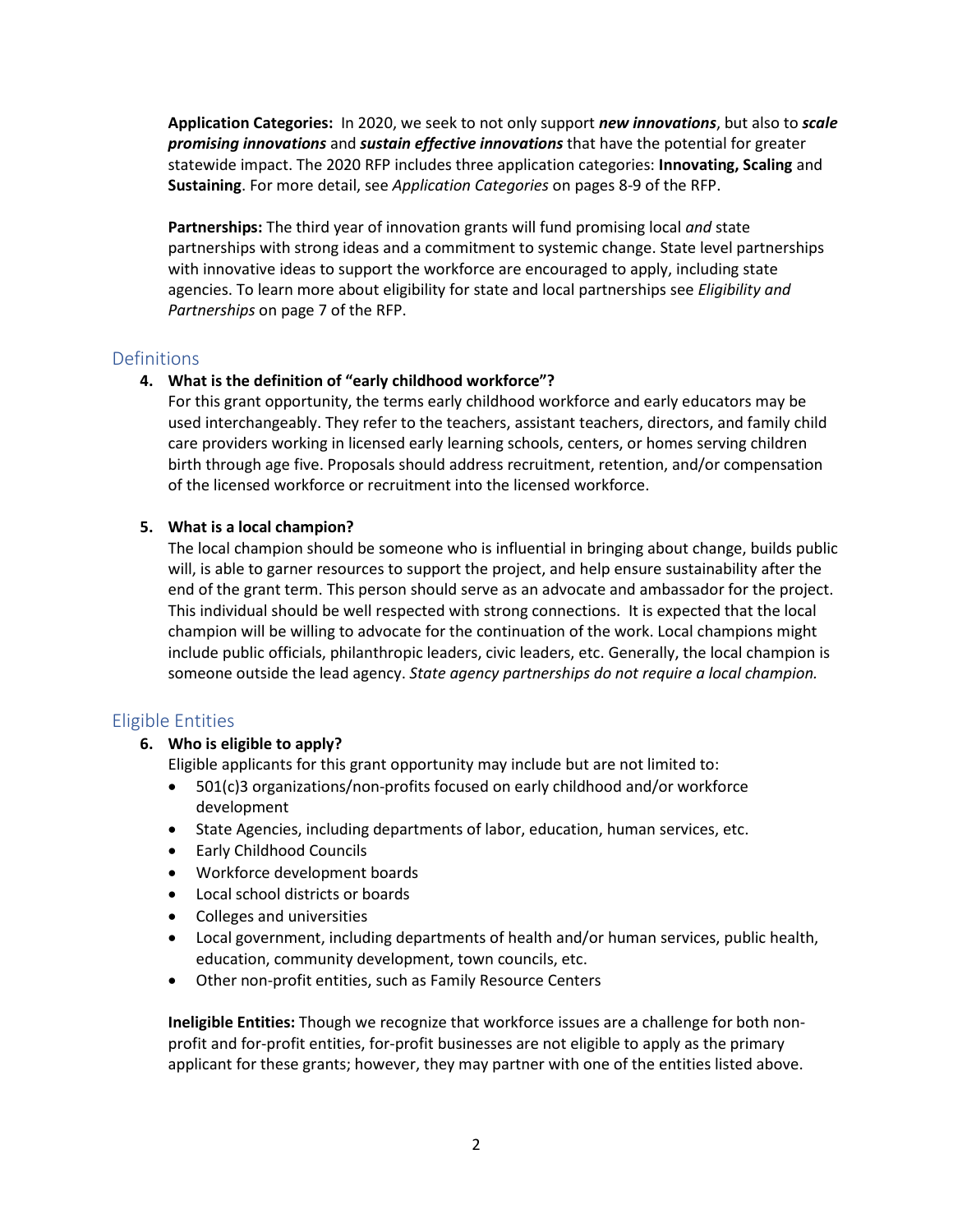**7. Is this grant opportunity appropriate for areas that have a lack of child care to help increase the number of providers?** 

The focus of these grants is the early childhood workforce, not availability of child care in general. However, we recognize that the two are often interrelated. Competitive proposals will demonstrate how their strategy will impact recruitment, retention, and compensation of an effective, qualified workforce.

#### **8. Is a licensed child care center eligible to apply?**

If a child care center is non-profit and is partnering with other organizations, they are eligible to apply. Strong proposals will demonstrate an innovative approach to addressing systems issues with the potential for broad, sustainable impact.

## Allowable Expenditures

#### **9. Can I use grant funds to provide wage supplements or bonuses to teachers?**

Yes. However, if providing direct compensation to the workforce, a minimum of a 25% financial match and a plan for sustainability after the grant term is required. Direct compensation of the EC workforce must not be entirely funded by this grant. Other compensation approaches that do not require a match may include, but are not limited to, offering supports related to staff housing, health care and benefits, transportation, or child care.

#### **10. Can I use grant funds to support tuition or scholarships?**

This is an allowable expense. Strong proposals will demonstrate systems building work to ensure the scholarships or tuition support is sustained after the grant term.

## **11. Can I use funds to educate or for advocacy to gain public support for advancing the workforce?**

Grant funds may be used for activities such as strategy development, education, communications, marketing, advocacy, or polling about a specific workforce need, but must not be used for direct lobbying. "Direct lobbying" is defined as any attempt to influence specific legislation through communications with any member or staff of a legislative body or any government official who may participate in formulating legislation. Direct lobbying also includes attempts to influence the general public concerning a specific view on a ballot initiative, referendum, or similar process.

## Partnerships

#### **12. What constitutes a "partnership", and what are the roles of the partners?**

We are looking for active partnerships to address EC workforce challenges. Generally, this will be partnerships that have already been working to address challenges in their community or across the state. Most appropriate partners will vary depending on the project; proposals will be more competitive if they demonstrate appropriate partnership and stakeholder base for successful implementation.

We suggest both traditional (e.g., EC organizations) and nontraditional (e.g., workforce development organizations, businesses) partners to broaden the base of support and ensure sustainability. We believe that part of what makes innovative projects successful is the shared commitment to change and the connections and ideas continuously exchanged among experts,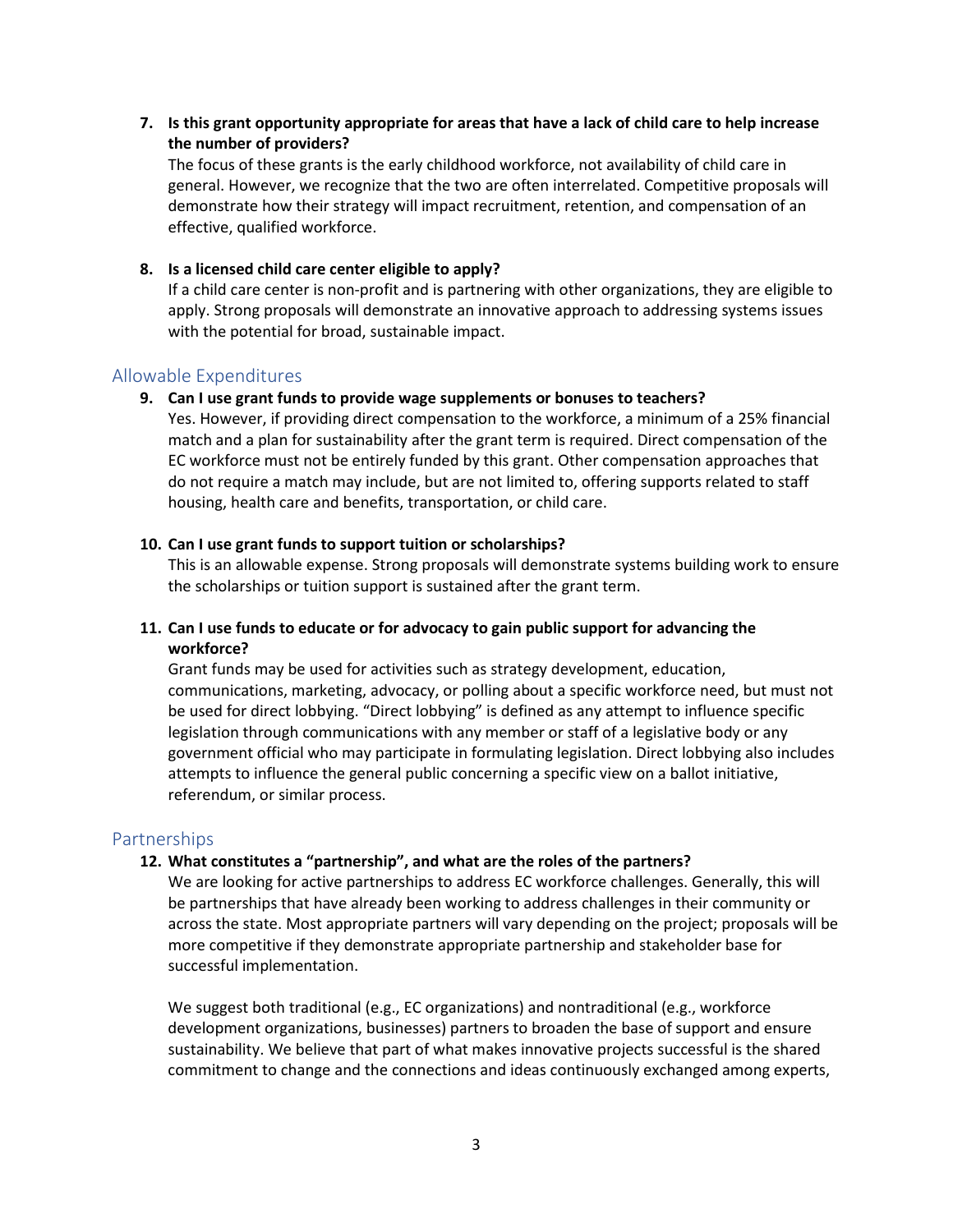people with varied skills, resources, and experiences. The roles that partners play in your project will vary based upon need, approach, etc.

#### **13. Are partnerships required?**

Yes. Though a single entity will be the primary applicant/lead agency for the grant and the recipient of grant funds, additional partners are required.

## Proposals

#### **14. Can an organization be the lead agency or partner agency on multiple proposals?**

There is no limit to the number of proposals for which an entity can participate or be the lead agency. However, we strongly recommend partnering with and submitting proposals for the innovative idea that will you feel would be most impactful and lead to change on your transformative goal.

## Interviews

#### **15. Who will be contacted for phone interviews?**

We will contact lead agencies if we need more information about a proposal. This does not represent finalists or "shortlisted" candidates.

## Project Selection

#### **16. How will projects be selected for awards?**

All proposals will be reviewed, scored, and discussed; Initiative funders will make final decisions on grant awards.

## **17. What is the criteria for selection?**

There are many pieces of the RFP that provide guidance and insight into what the Initiative seeks in proposals. In general, we are looking for "ready" projects and partnerships – those with innovative, systems improvement/building ideas – who are best equipped and prepared to implement and achieve impact with one year of project funding.

Projects will be chosen based upon a clearly identified need, a transformative goal and Theory of Change to impact the goal, the viability of the project design, the approach to systemic improvement and change, the potential for sustainability, the strength and composition of the partnership, identification of a local champion, readiness and willingness to engage in using data in rapid, iterative cycles of learning, and willingness to be part of a learning community. **Special consideration will be given to projects that address compensation and improve the financial well-being of the workforce.**

## Grant Awards and Future Funding

## **18. Is there a total amount of funding allocated to each "lever"?**

No. Selection will be based on the "most ready" projects and partners with innovative ideas and the potential for making an impact. *Proposals that address compensation of the workforce will receive special consideration.*

#### **19. How many awards will be made?**